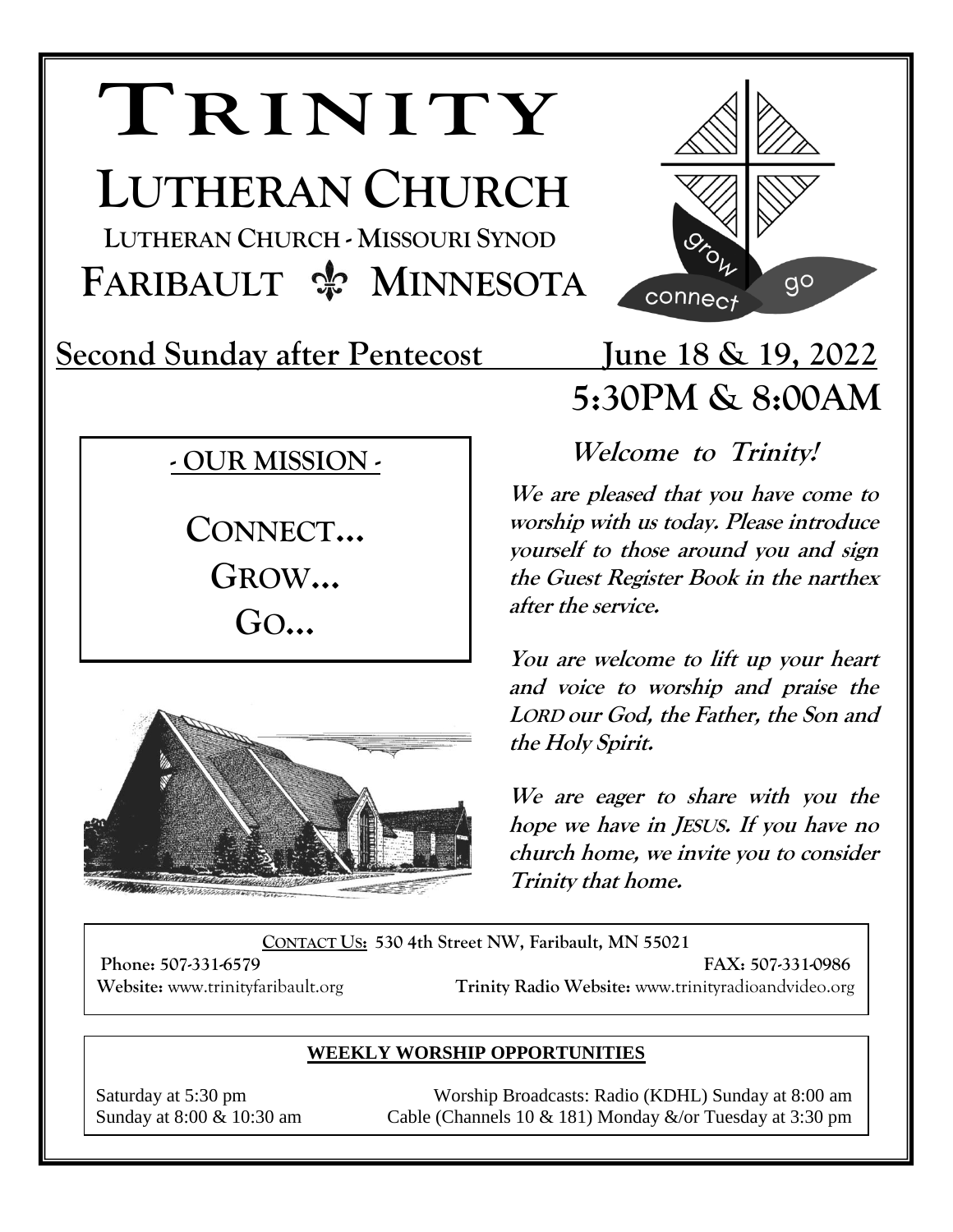### **SERVICE OF PRAYER & PREACHING The Second Sunday after Pentecost June 18 & 19, 2022 5:30PM & 8:00AM**

#### **WELCOME AND WORDS OF PEACE**

#### **MATTERS OF IMPORTANCE / TITHES & OFFERING**

P. Let us now say together our memory verse.

**All. "Truly, truly, I say to you, if anyone keeps my word, he will never see death." (John 8:51)**

#### **OPENING HYMN "Lord, Open Now My Heart to Hear"** *LSB* 908

#### **OPENING**

- P. We begin our service in the name of the Father, and of the Son, and of the Holy Spirit.
- **C. Amen**

#### P. This is the day the Lord has made;

- **C.** Let us rejoice and be glad in it. Psalm 118:24
- P. From the rising of the sun to its setting.
- **C. the name of the Lord is to be praised.** Psalm 113:3

#### **COMMON VERSICLES**

- P. Better is one day in Your courts than a thousand elsewhere;
- **C. I would rather be a doorkeeper in the house of my God than dwell in the tents of the wicked.**
- P. Make me to know Your ways, O Lord.
- **C. Teach me Your paths.**
- P. Sanctify us in Your truth.
- **C. Your Word is truth.** Psalm 84:10: 25:4: John 17:17
- P. From the rising of the sun to its setting,
- **C. the name of the Lord is to be praised.**
- **All: Glory be to the Father and to the Son and to the Holy Spirit; As it was in the beginning, is now, and will be forever. Amen**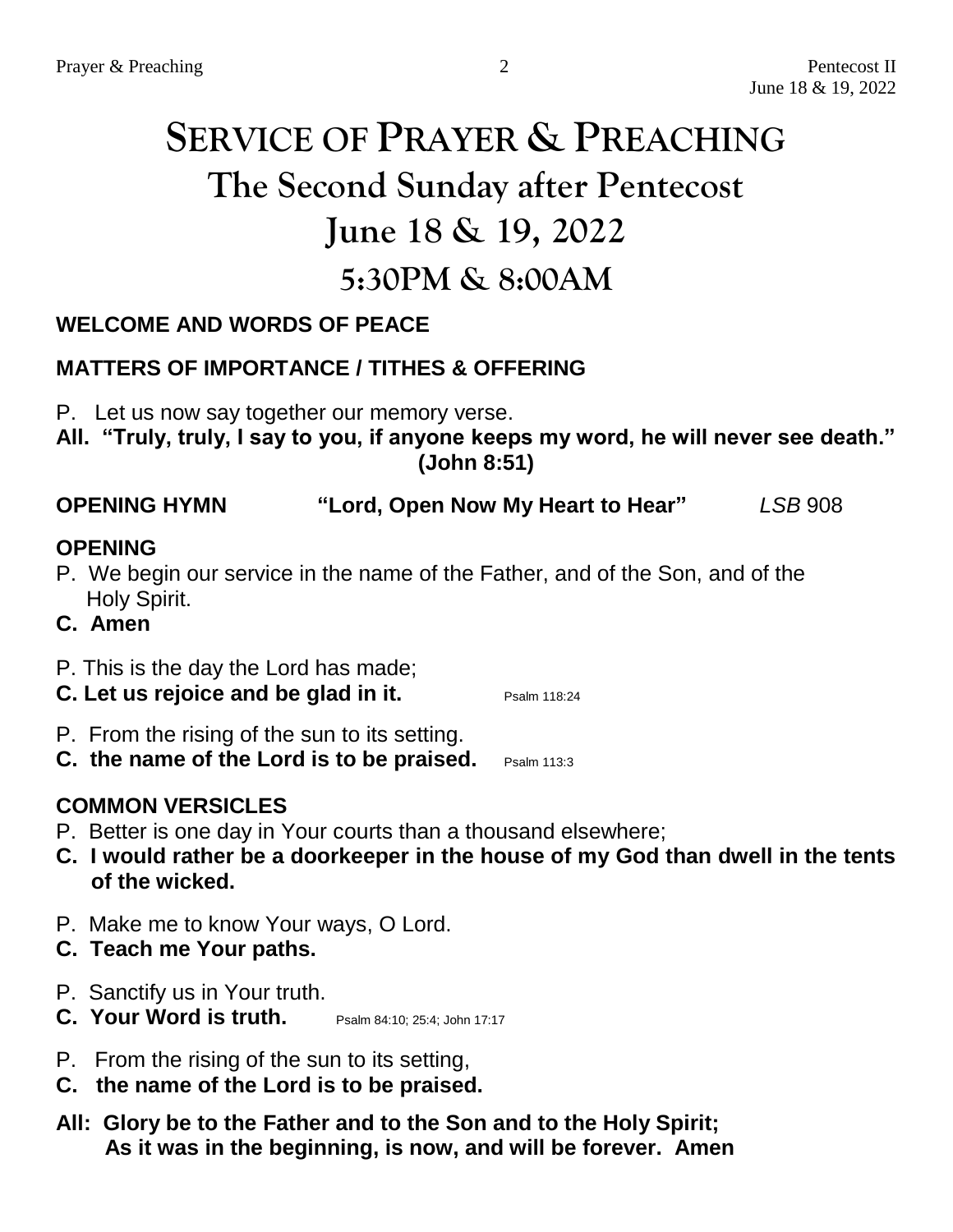

<sup>1</sup>O LORD, how many **|** are my foes!**\*** Many are rising a- **|** gainst me;

#### **<sup>2</sup>many are saying | of my soul,\* there is no salvation for | him in God.**

<sup>3</sup>But you, O LORD, are a shield a- **|** bout me,**\***

my glory, and the lifter **|** of my head.

#### **4 I cried aloud | to the LORD,\* and he answered me from his | holy hill.**

5 I lay **|** down and slept;**\*** I woke again, for the LORD sus- **|** tained me.

### **FIRST READING** *Isaiah 65:1-9*

 $1$  was ready to be sought by those who did not ask for me;

I was ready to be found by those who did not seek me.

- I said, "Here am I, here am I," to a nation that was not called by my name.
- $2$ I spread out my hands all the day to a rebellious people,
- who walk in a way that is not good, following their own devices;
- $3a$  people who provoke me to my face continually,

**6 I will not be afraid of many thousands of | people\* who have set themselves against me | all around.**

<sup>7</sup>Arise, O Lorp! Save me, O my God! For you strike all my enemies **|** on the cheek;**\***

you break the teeth of the **|** wicked.

#### **<sup>8</sup>Salvation belongs | to the LORD;\* your blessing be on your | people!**

**GLORY BE TO THE FATHER AND | TO THE SON\* AND TO THE HOLY | SPIRIT. AS IT WAS IN THE BE – GINNING,\* IS NOW, AND WILL BE FOREVER. | AMEN.**

sacrificing in gardens and making offerings on bricks;  $4$ who sit in tombs, and spend the night in secret places; who eat pig's flesh, and broth of tainted meat is in their vessels; <sup>5</sup>who say, "Keep to yourself, do not come near me, for I am too holy for you." These are a smoke in my nostrils, a fire that burns all the day.

*(continued…)*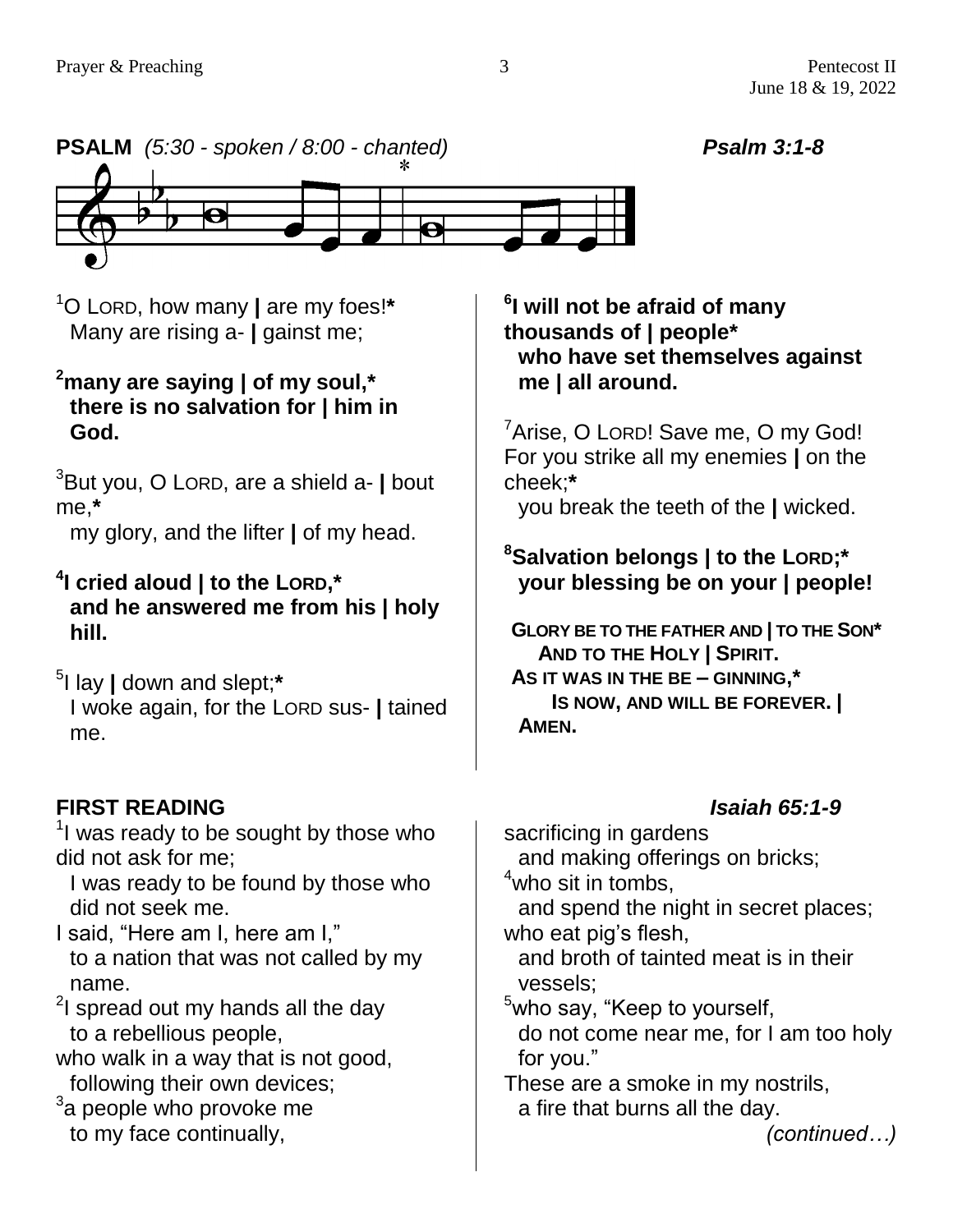$6B$ ehold, it is written before me: "I will not keep silent, but I will repay;

I will indeed repay into their bosom

<sup>7</sup>both your iniquities and your fathers' iniquities together, says the LORD; because they made offerings on the mountains

and insulted me on the hills, I will measure into their bosom payment for their former deeds."

 $8$ Thus says the LORD:

"As the new wine is found in the cluster,

#### **SECOND READING** *Galatians 3:23-4:7*

3:23 Now before faith came, we were held captive under the law, imprisoned until the coming faith would be revealed.  $24$ So then, the law was our guardian until Christ came, in order that we might be justified by faith.  $^{25}$ But now that faith has come, we are no longer under a guardian, <sup>26</sup>for in Christ Jesus you are all sons of God, through faith.  $27$  For as many of you as were baptized into Christ have put on Christ. <sup>28</sup>There is neither Jew nor Greek, there is neither slave nor free, there is neither male nor female, for you are all one in Christ Jesus. <sup>29</sup>And if you are Christ's, then you are Abraham's offspring, heirs according to promise.

 $4:1$  mean that the heir, as long as he is a child, is no different from a slave,

#### **HOLY GOSPEL** *Luke 8:26-39*

P. The Holy Gospel according to St. Luke, from the eighth chapter.

 $26$ Then they sailed to the country of the Gerasenes, which is opposite Galilee. <sup>27</sup>When Jesus had stepped out on land, there met him a man from the city who had demons. For a long time he had worn no clothes, and he had not lived in

and they say, 'Do not destroy it, for there is a blessing in it,'

so I will do for my servants' sake, and not destroy them all.

<sup>9</sup>I will bring forth offspring from Jacob, and from Judah possessors of my mountains;

my chosen shall possess it, and my servants shall dwell there."

- L. This is the Word of the Lord.
- **C**. **Thanks be to God.**

though he is the owner of everything, <sup>2</sup>but he is under guardians and managers until the date set by his father. <sup>3</sup>In the same way we also, when we were children, were enslaved to the elementary principles of the world. <sup>4</sup>But when the fullness of time had come, God sent forth his Son, born of woman, born under the law, <sup>5</sup>to redeem those who were under the law, so that we might receive adoption as sons. <sup>6</sup>And because you are sons, God has sent the Spirit of his Son into our hearts, crying, "Abba! Father!" <sup>7</sup>So you are no longer a slave, but a son, and if a son, then an heir through God.

L. This is the Word of the Lord.

a house but among the tombs. <sup>28</sup>When he saw Jesus, he cried out and fell down before him and said with a loud voice, "What have you to do with me, Jesus, Son of the Most High God? I beg you, do not torment me." *(continued…)*

**C**. **Thanks be to God.**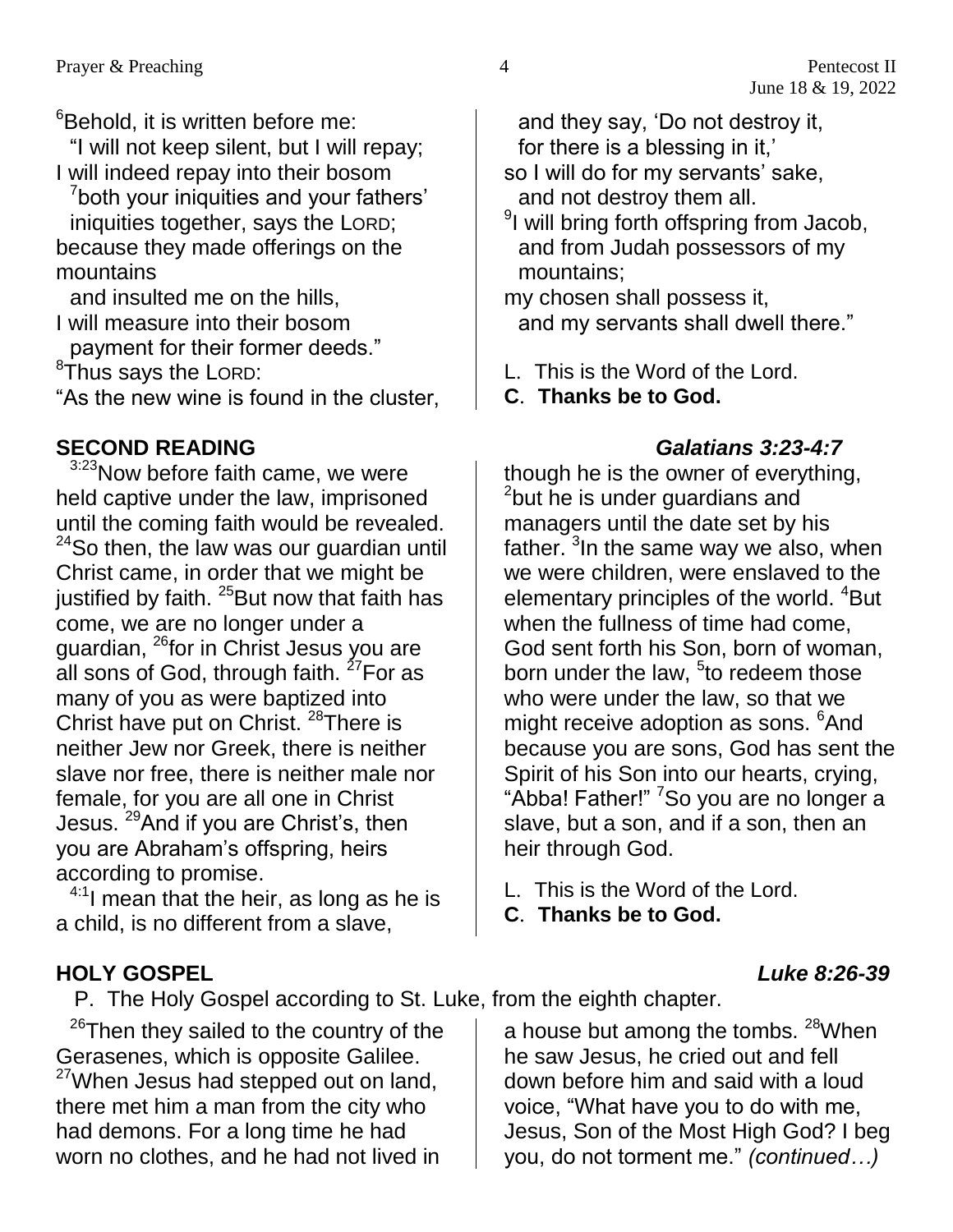$29$ For he had commanded the unclean spirit to come out of the man. (For many a time it had seized him. He was kept under guard and bound with chains and shackles, but he would break the bonds and be driven by the demon into the desert.) <sup>30</sup> Jesus then asked him, "What is your name?" And he said, "Legion," for many demons had entered him.

 $31$ And they begged him not to command them to depart into the abyss.  $32$ Now a large herd of pigs was feeding there on the hillside, and they begged him to let them enter these. So he gave them permission. <sup>33</sup>Then the demons came out of the man and entered the pigs, and the herd rushed down the steep bank into the lake and were drowned.

<sup>34</sup>When the herdsmen saw what had happened, they fled and told it in the city and in the country. <sup>35</sup>Then people went out to see what had happened, and they

came to Jesus and found the man from whom the demons had gone, sitting at the feet of Jesus, clothed and in his right mind, and they were afraid. <sup>36</sup>And those who had seen it told them how the demon-possessed man had been healed. <sup>37</sup>Then all the people of the surrounding country of the Gerasenes asked him to depart from them, for they were seized with great fear. So he got into the boat and returned. <sup>38</sup>The man from whom the demons had gone begged that he might be with him, but Jesus sent him away, saying, <sup>39</sup> Return to your home, and declare how much God has done for you." And he went away, proclaiming throughout the whole city how much Jesus had done for him.

- P. This is the Word of the Lord.
- **C. Thanks be to God.**

### **COMMON RESPONSORY**

- P. Forever, O Lord, Your Word is firmly set in the heavens.
- **C. Lord, I love the habitation of Your house and the place where Your glory dwells.**
- P. Blessed are those who hear the Word of God and keep it.
- **C. Lord, I love the habitation of Your house and the place where Your glory dwells.**
- P. Glory be to the Father and to the Son and to the Holy Spirit.
- **C. Lord, I love the habitation of Your house and the place where Your glory dwells.**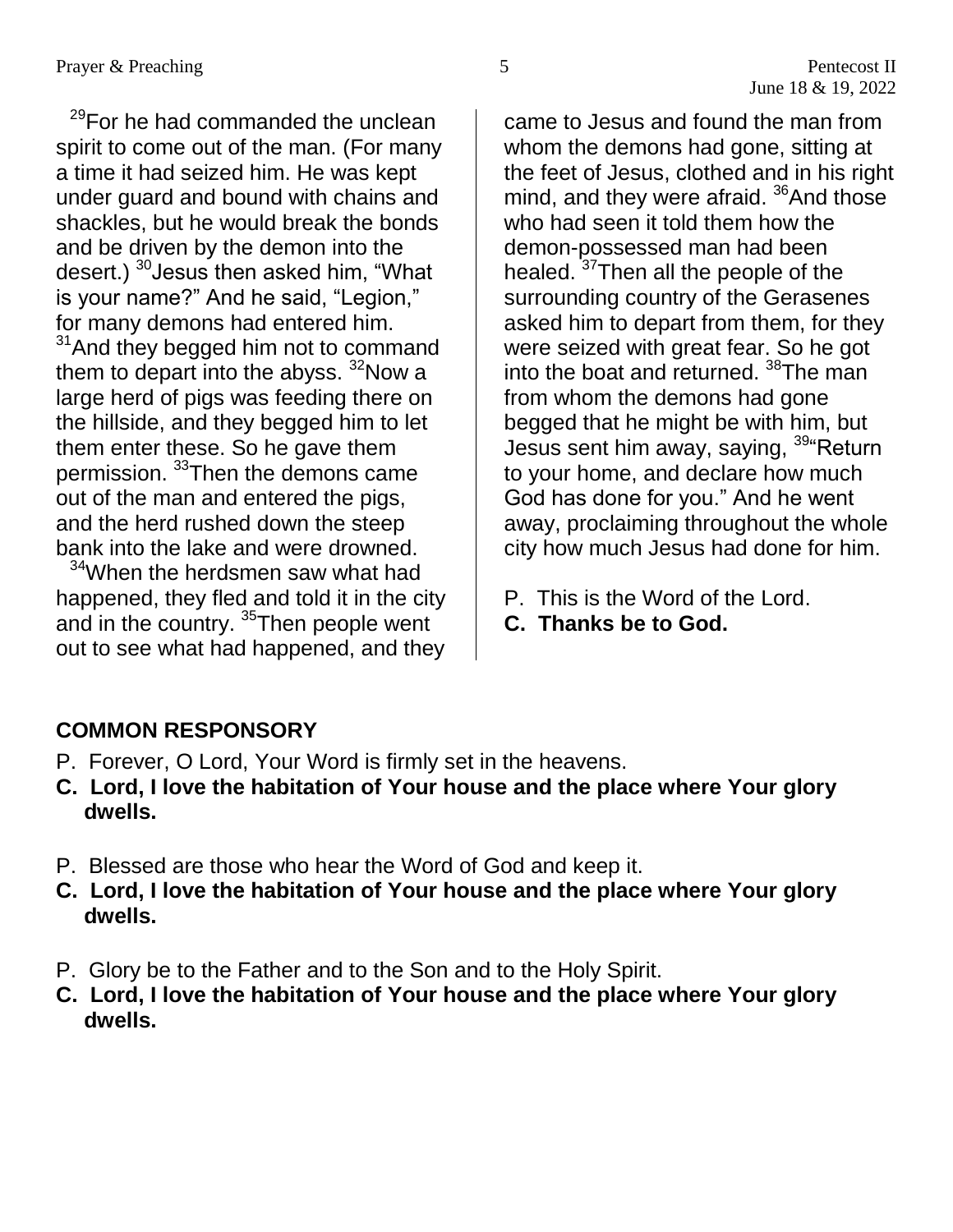#### **CATECHISM The Second Article for the Creed** *Redemption*

- **C. And I believe in Jesus Christ, His only Son, our Lord, who was conceived by the Holy Spirit, born of the virgin Mary, suffered under Pontius Pilate, was crucified, died and was buried. He descended into hell. The third day He rose again from the dead. He ascended into heaven and sits at the right hand of God the Father Almighty. From thence He will come to judge the living and the dead.**
- P. What does this mean?
- **C. I believe that Jesus Christ, true God, begotten of the Father from eternity, and also true man, born of the virgin Mary, is my Lord,**

**who has redeemed me, a lost and condemned person, purchased and won me from all sins, from death, and from the power of the devil; not with gold or silver, but with His holy, precious blood and with His innocent suffering and death,**

 **that I may be His own and live under Him in His kingdom and serve Him in everlasting righteousness, innocence, and blessedness, just as He is risen from the dead, lives and reigns to all eternity. This is most certainly true.**

#### **(8:00AM ONLY) CHILDREN'S MESSAGE**

**HYMN OF THE DAY "Praise the One Who Breaks the Darkness"** *LSB* 849

**SERMON "Imprisoned"** *The Rev. Paul Rieger*

**HYMN OF PRAISE "Seek Where You May to Find a Way"** *LSB* 557

**PRAYER OF THE CHURCH**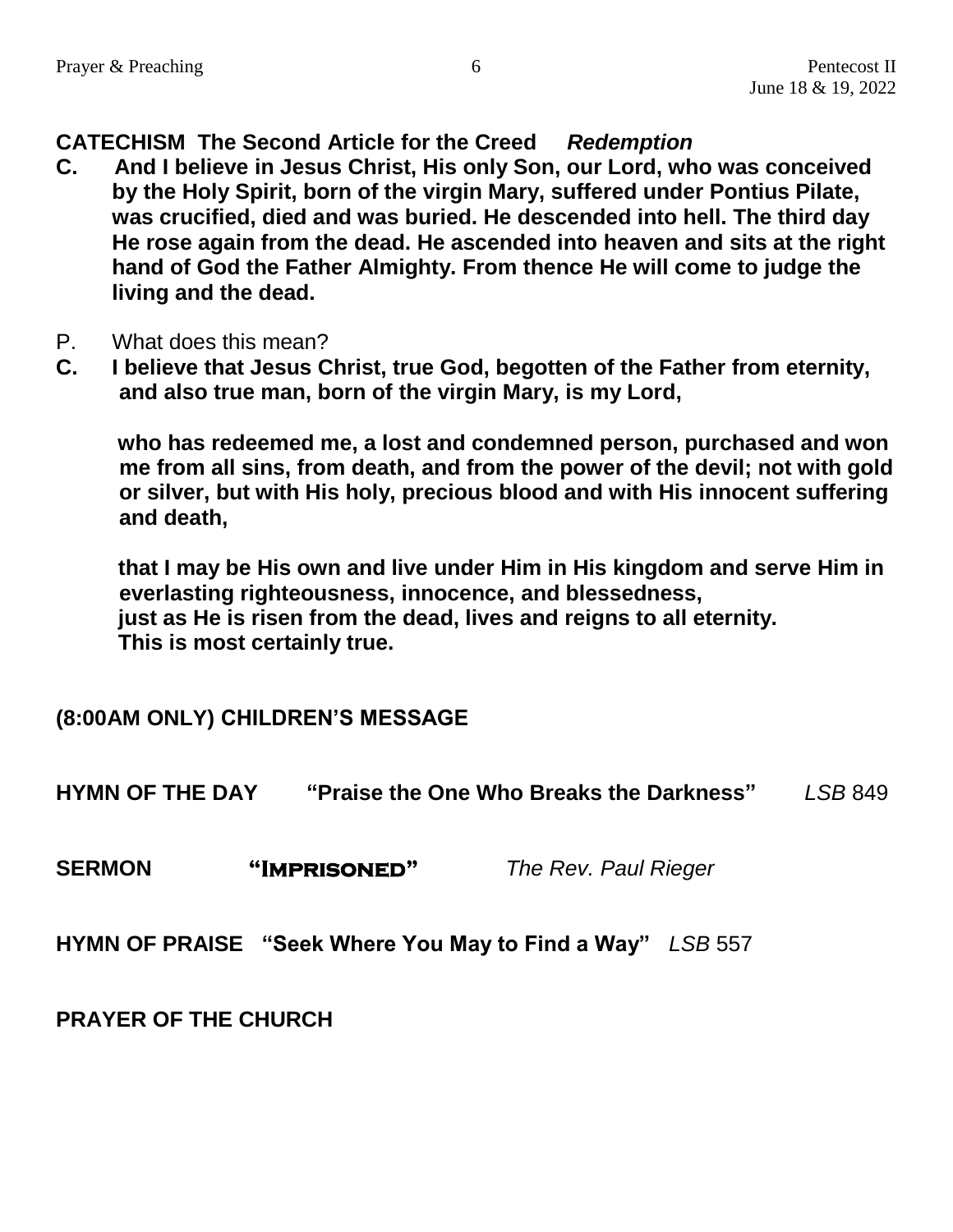#### **LORD'S PRAYER**

**All: Our Father who art in heaven, hallowed be Thy name, Thy kingdom come, Thy will be done on earth as it is in heaven; give us this day our daily bread; and forgive us our trespasses as we forgive those who trespass against us; and lead us not into temptation, but deliver us from evil. For Thine is the kingdom and the power and the glory forever and ever. Amen.**

#### **(5:30PM ONLY) LUTHER'S EVENING PRAYER**

- P. Let us pray the evening prayer of Martin Luther:
- **C. I thank You, my heavenly Father, through Jesus Christ, Your dear Son, that You have graciously kept me this day; and I pray that You would forgive me all my sins where I have done wrong, and graciously keep me this night. For into Your hands I commend myself, my body and soul, and all things. Let Your holy angel be with me, that the evil foe may have no power over me. Amen.**

#### **(8:00AM ONLY) LUTHER'S MORNING PRAYER**

- P. Let us pray the morning prayer of Martin Luther:
- **C. I thank You, my heavenly Father, through Jesus Christ, Your dear Son, that You have kept me this night from all harm and danger; and I pray that You would keep me this day also from sin and every evil, that all my doings and life may please You. For into Your hands I commend myself, my body and soul, and all things. Let Your holy angel be with me, that the evil foe may have no power over me. Amen.**

#### **MEMORY VERSE**

**"There is neither Jew nor Greek, there is neither slave nor free, there is neither male nor female, for you are all one in Christ Jesus."**

**(Galatians 3:28)**